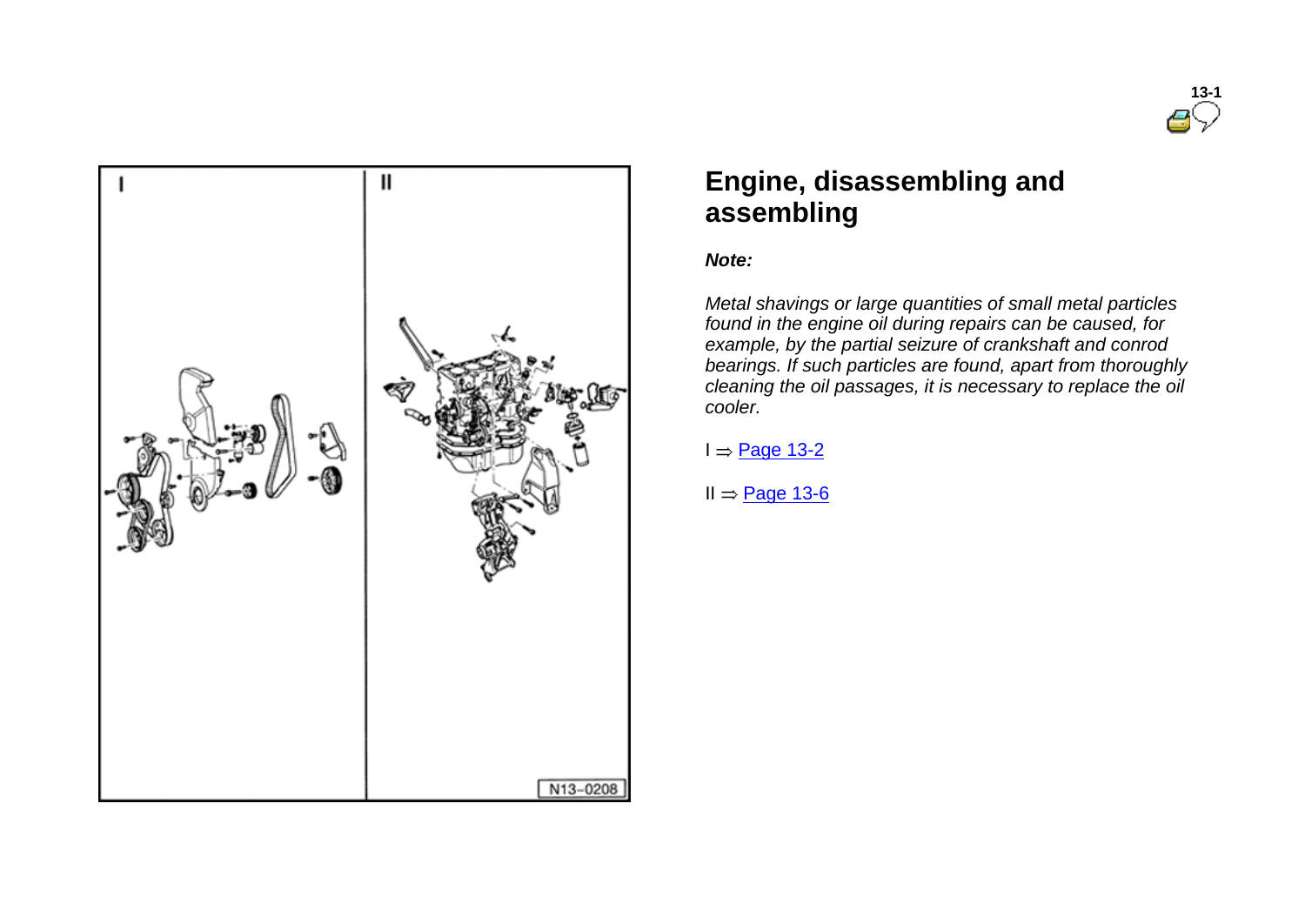



### **Part I**

- **1 - 25 Nm**
- **2 - Tensioning device for ribbed belt**
	- $\bullet$  Turn with open-end wrench to loosen ribbed belt  $\Rightarrow$ Page 13-14
- **3 - 20 Nm**
- **4 - Toothed belt guard - upper part**
- **5 - 10 Nm**
- **6 - 10 Nm**
- **7 - Tensioning roller**
- **8 - Toothed belt**
	- Mark direction of rotation before removing
	- ◆ Check for wear
	- ◆ Do not kink
	- Removing, installing and tensioning  $\Rightarrow$  Page 13-15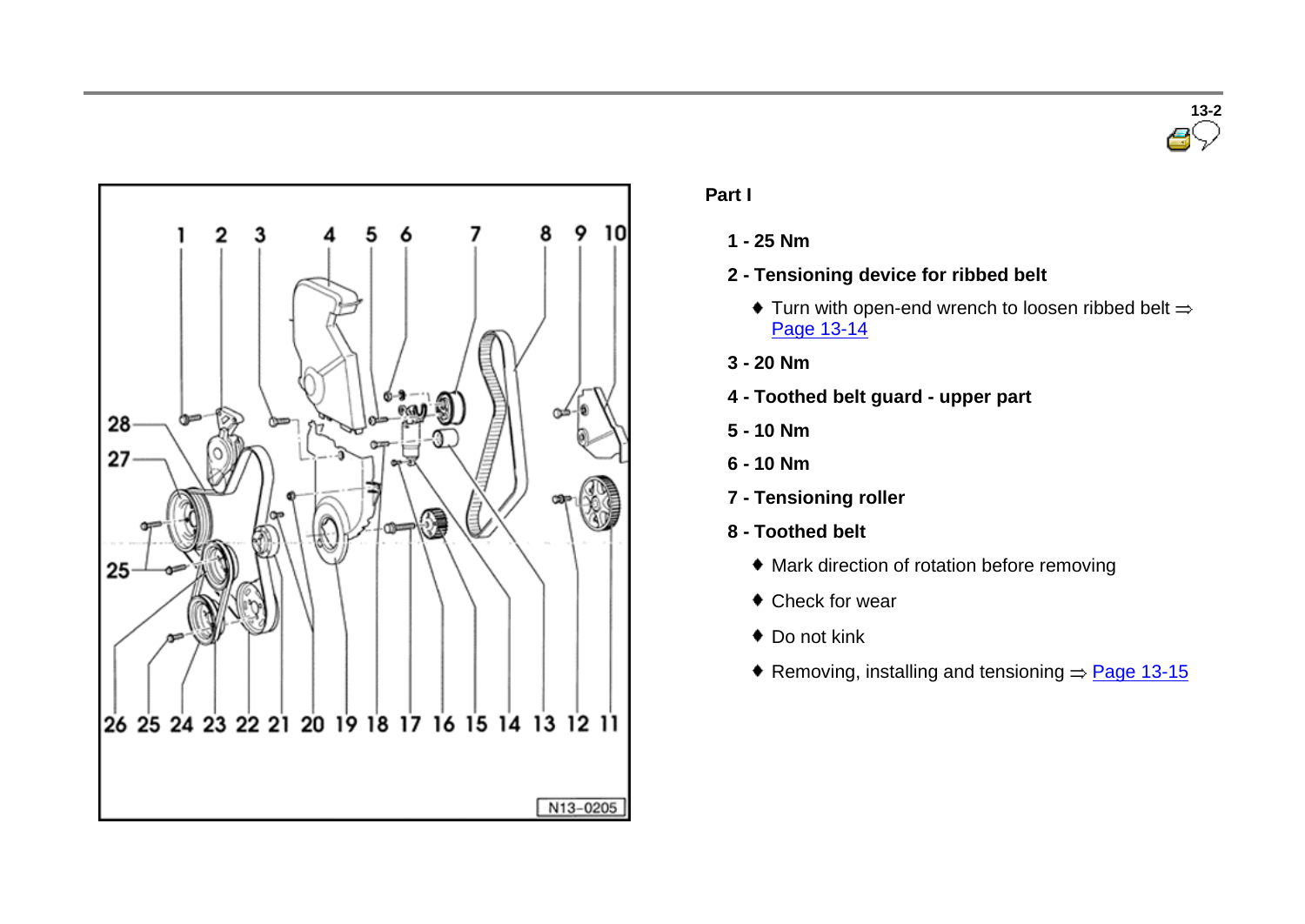



- **9 - <sup>20</sup> Nm**
- **10 - Rear toothed belt guard**
- **11 - Intermediate shaft sprocket**
- **12 - 80 Nm**
- **13 - Idler wheel**
- **14 - Tensioner for toothed belt**
- **15 - Crankshaft toothed belt sprocket**
- **16 - 10 Nm**
- **17 - 90 Nm + <sup>1</sup> / 4 turn (90 ) further**
	- Always replace
	- ◆ Oil threads
	- Counter-hold with 3099 to loosen and tighten
	- $\bullet$  The quarter turn further can be done in several stages.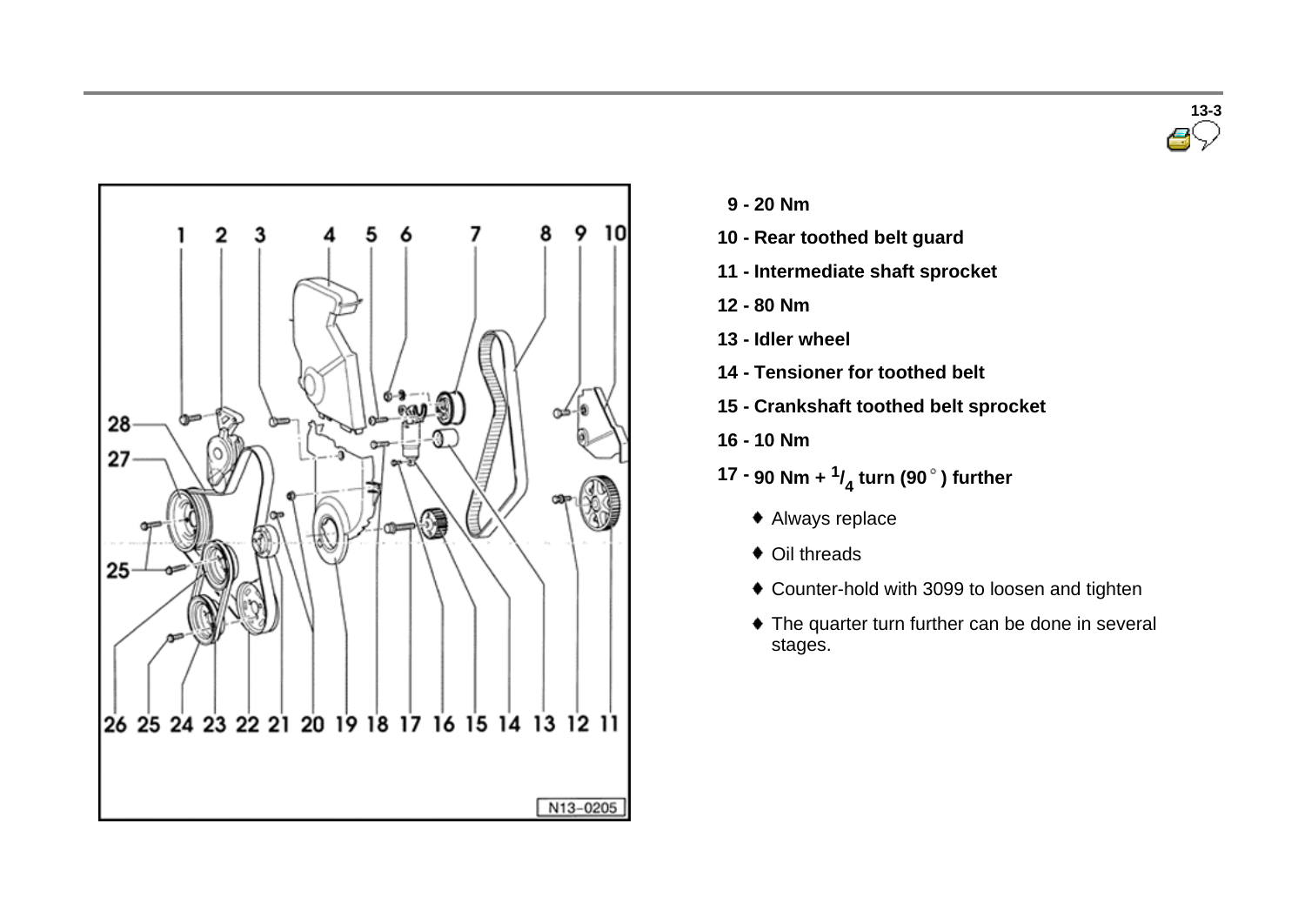



### **18 - <sup>25</sup> Nm**

- **19 - Toothed belt guard - lower part**
- **20 - 10 Nm**
- **21 - Pulley**
	- For viscous fan coupling
- **22 - Pulley**
	- For power assisted steering pump
- **23 - V-belt**
	- Removing and installing  $\Rightarrow$  Page 19-32
- **24 - Pulley**
	- V-belt version
- **25 - 25 Nm**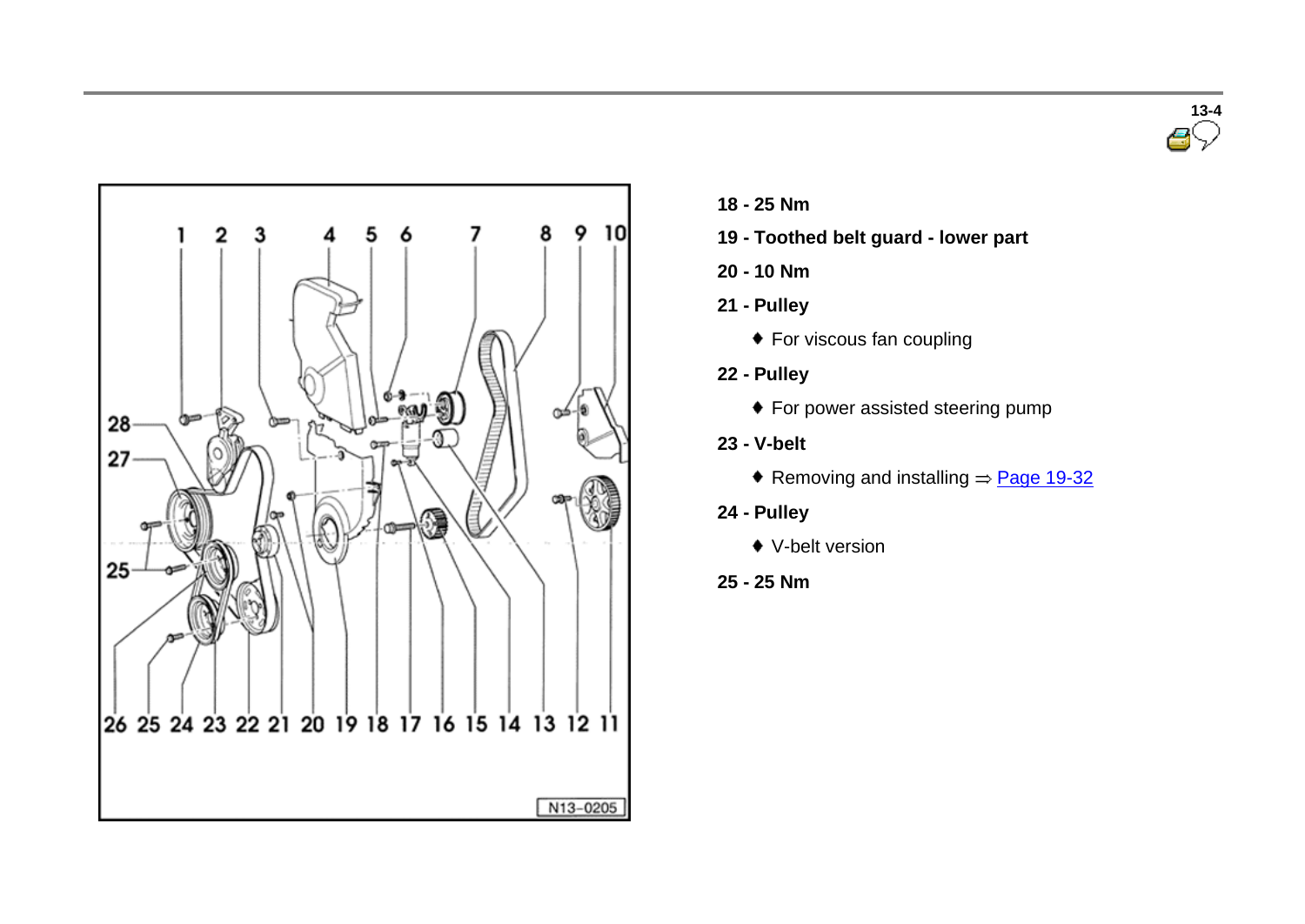



### **26 - Pulley**

- ◆ For coolant pump
- V-belt version

### **27 - Belt pulley/vibration damper**

- Can only be installed in one position. Holes are offset
- $\blacklozenge$  Note position when installing toothed belt  $\Rightarrow$  Page 13-15 , removing, installing and tensioning toothed belt

### **28 - Ribbed belt**

- Mark direction of rotation before removing
- Removing and installing  $\Rightarrow$  Page 13-14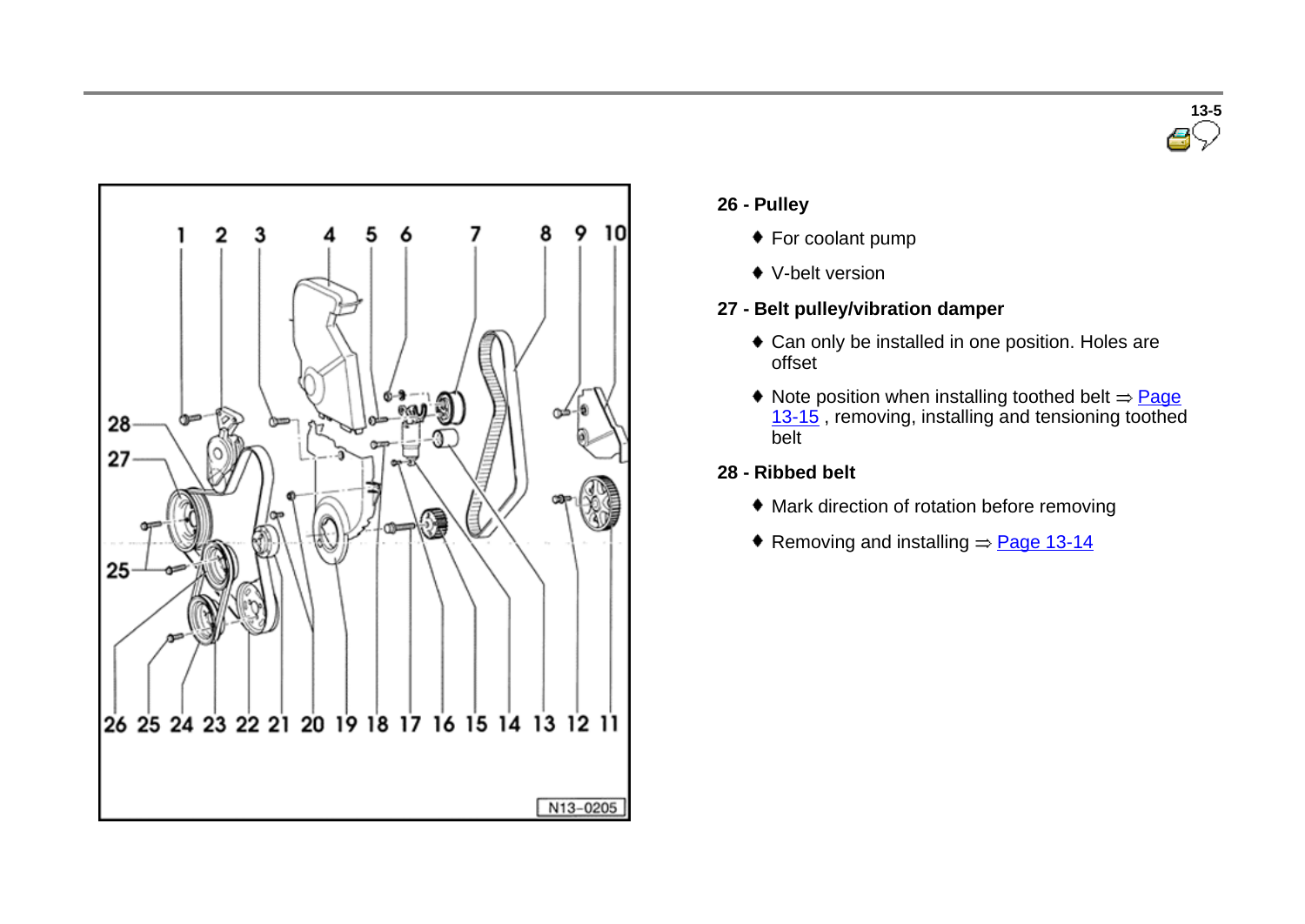



### **Part II**

### **1 - Cylinder block**

- Removing and installing sealing flange and flywheel/drive plate  $=$   $\frac{\text{Page } 13-21}{\text{Page } 13-21}$
- Removing and installing crankshaft  $\Rightarrow$  Page 13-31
- Disassembling and assembling pistons and conrods  $=$  Page 13-38
- **2 - Woodruff key**
	- ◆ Check for tight fit
- **3 - Support**
	- ◆ Between turbocharger and cylinder block
- **4 - 30 Nm**
- **5 - O-Ring**
	- ◆ Replace if damaged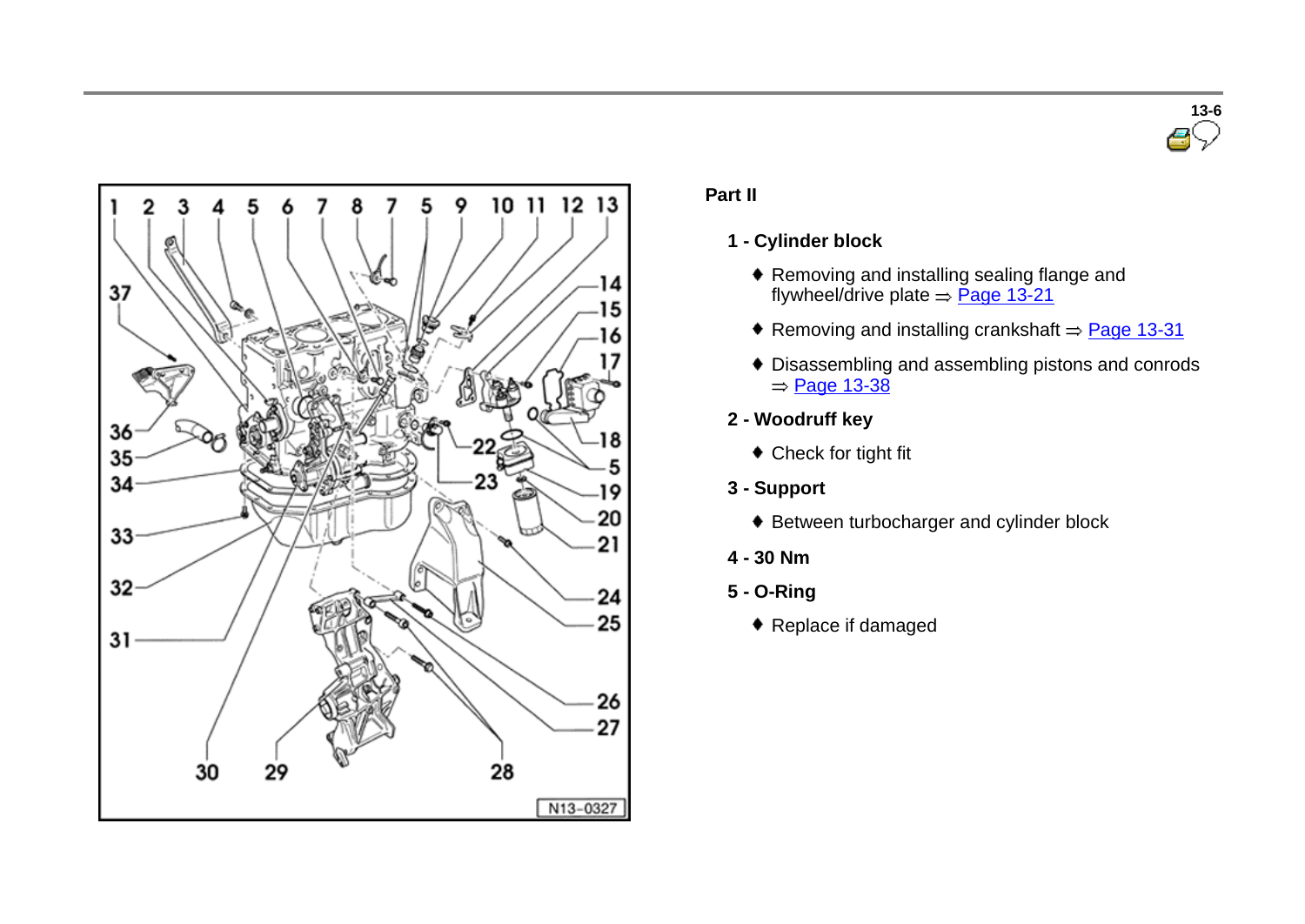



- **6 - Knock sensor 1 -G61-**
	- Checking:

*Repair Manual, 1.8 Liter 4-Cyl. 5V Turbo Fuel Injection & Ignition, Repair Group 01*

- **7 - 20 Nm**
	- $\bullet$  Tightening torque influences the function of the knock sensor
- **8 - Knock sensor 2 -G66-**
	- Checking:

*Repair Manual, 1.8 Liter 4-Cyl. 5V Turbo Fuel Injection & Ignition, Repair Group 01*

- **9 - Input gear**
	- ◆ For oil pump
- **10 - Cap**
	- With play compensation
- **11 - 25 Nm**
- **12 - Clamp**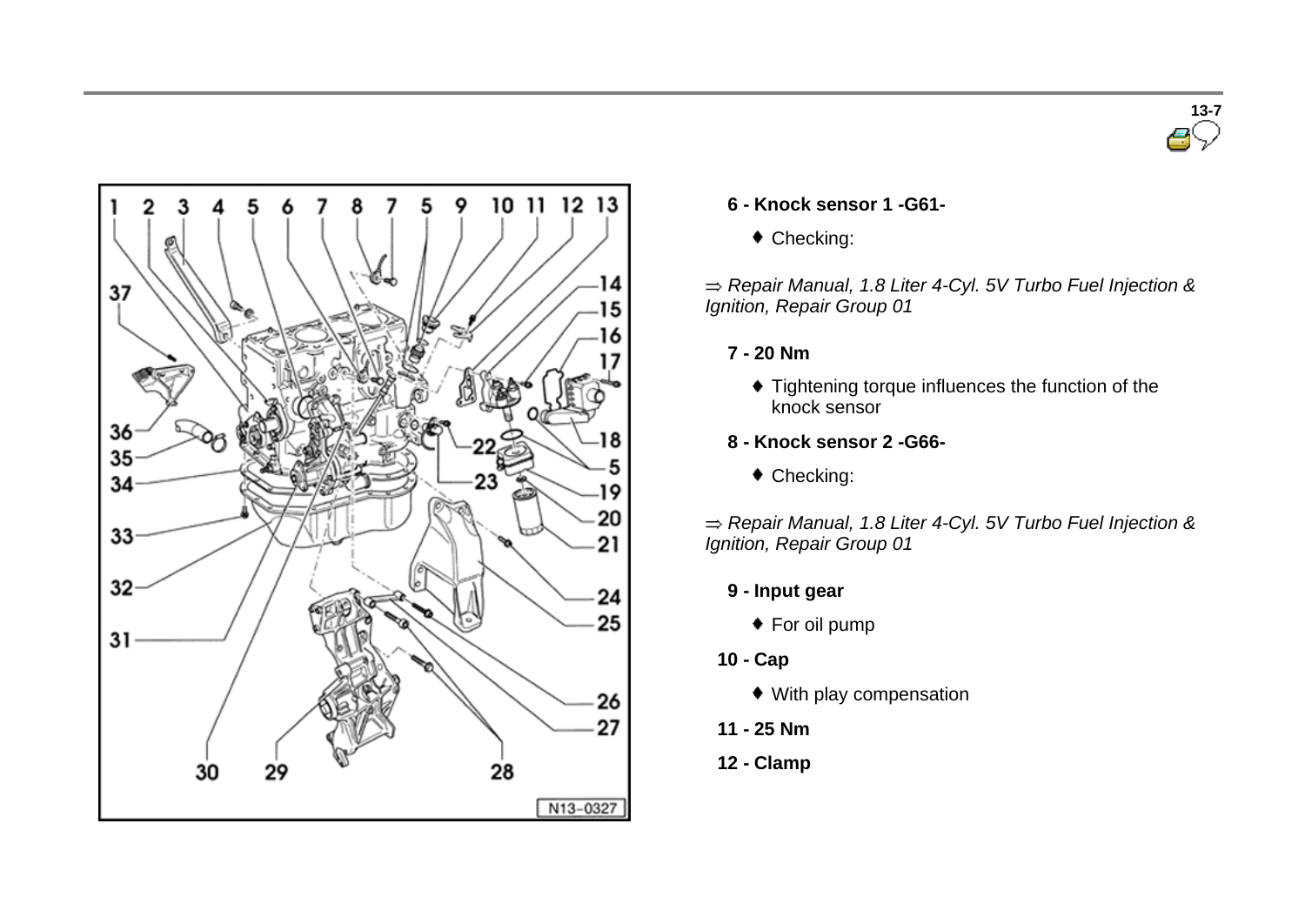



- **13 - Gasket**
	- Always replace
- **14 - Oil filter bracket**
- **15 - 25 Nm**
- **16 - Sealing ring**
	- Always replace
- **17 - 25 Nm**
- **18 - Crankcase breather**
- **19 - Oil cooler**
	- Coat contact area to flange, outside the seal, with AMV 188 100 02
	- Ensure clearance to adjacent components
	- $\triangleq$  See note  $\Rightarrow$  Page 13-1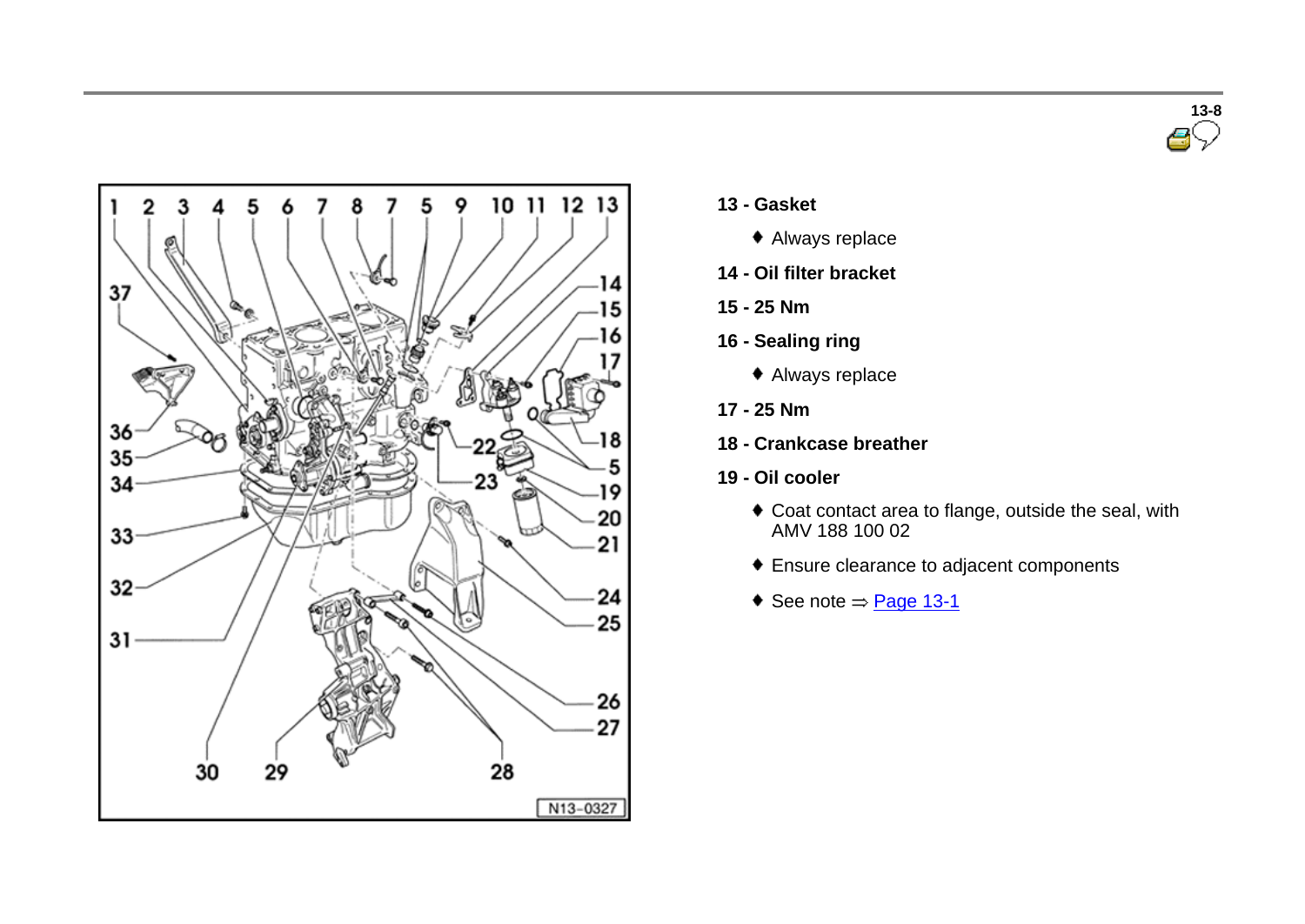



### **20 - 25 Nm**

### **21 - Oil filter**

- Loosen with strap wrench
- $\bullet$  Tighten by hand
- Note instructions on filter when installing
- **22 - 10 Nm**

### **23 - Engine speed (RPM) sensor**

Checking:

*Repair Manual, 1.8 Liter 4-Cyl. 5V Turbo Fuel Injection & Ignition, Repair Group 01*

- **24 - 30 Nm**
- **25 - Left engine bracket**
- **26 - 25 Nm**
- **27 - Support**
	- ♦ Between compact bracket and cylinder block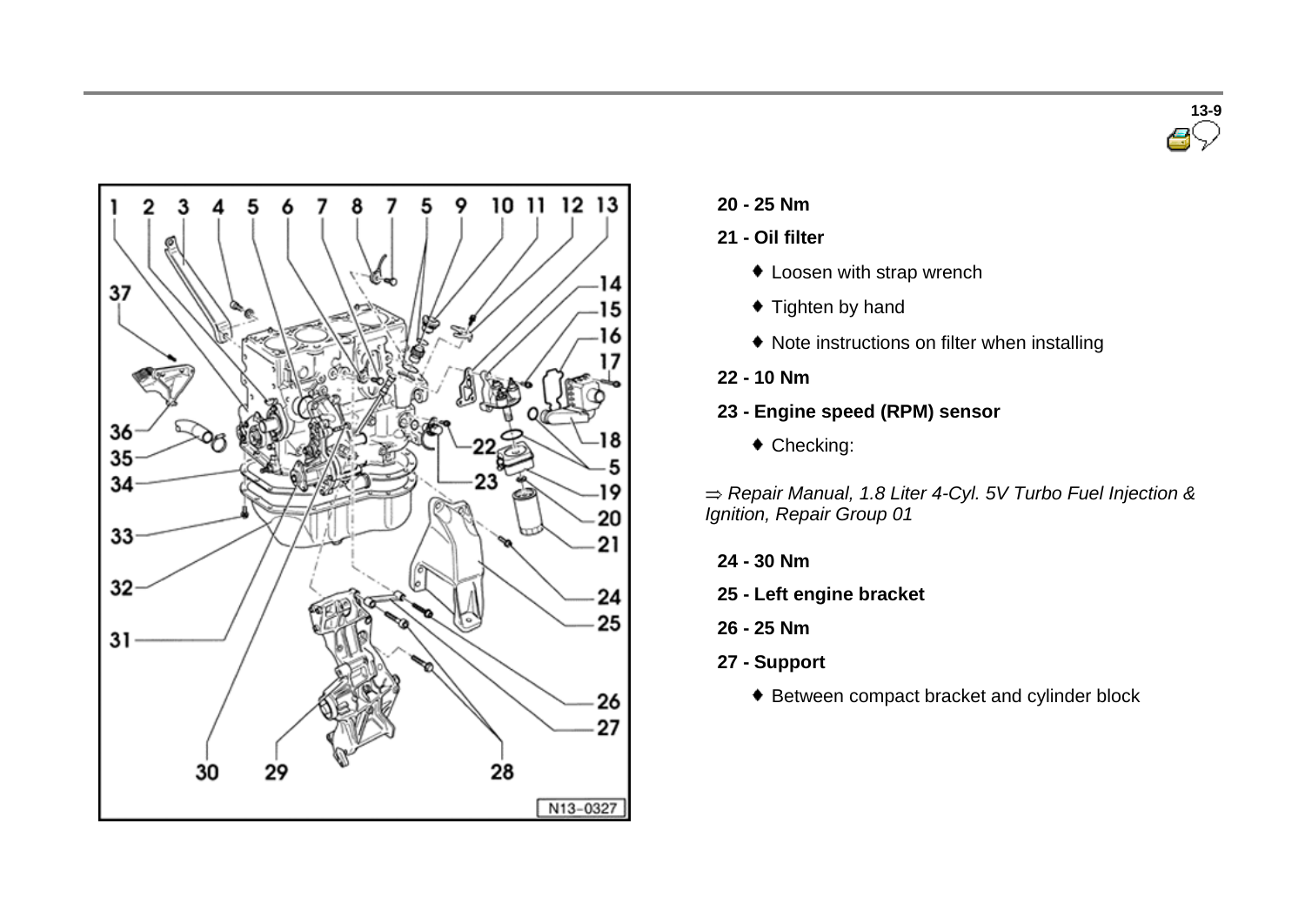



### **28 - <sup>30</sup> Nm**

### **29 - Compact bracket**

- For coolant pump, coolant thermostat, ribbed belt tensioning roller, Generator and power steering pump
- Removing and installing  $\Rightarrow$  Page 19-11
- ♦ Removing and installing bearing bushing for viscous  $fan = Page 19-29$
- **30 - Hammer head bolt**
- **31 - Coolant pump**
	- Removing and installing  $=$  Page 19-11
	- $\blacklozenge$  Dismantling and assembling  $\Rightarrow$  Page 19-15
- **32 - Oil pan**
	- Clean sealing surface before installing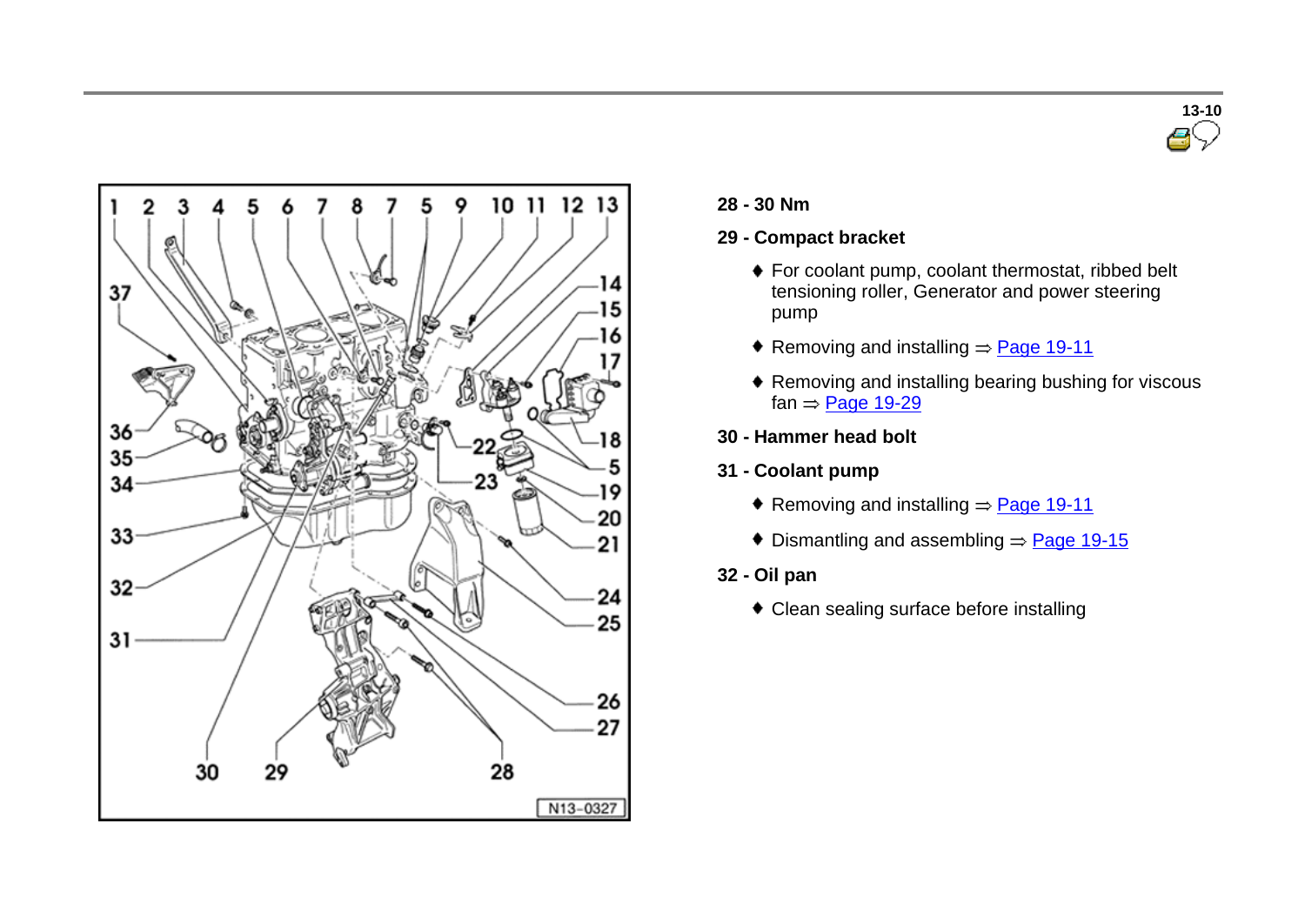



### **33 - <sup>20</sup> Nm**

Remove and install both rear bolts transmission end with jointed wrench 3185

### **34 - Gasket**

- Always replace
- Before installing gasket coat oil pan flange/cylinder block flange with D 454 300 A2
- **35 - Coolant hose**
	- Between turbocharger and cylinder block
- **36 - Right engine bracket**
- **37 - 30 Nm**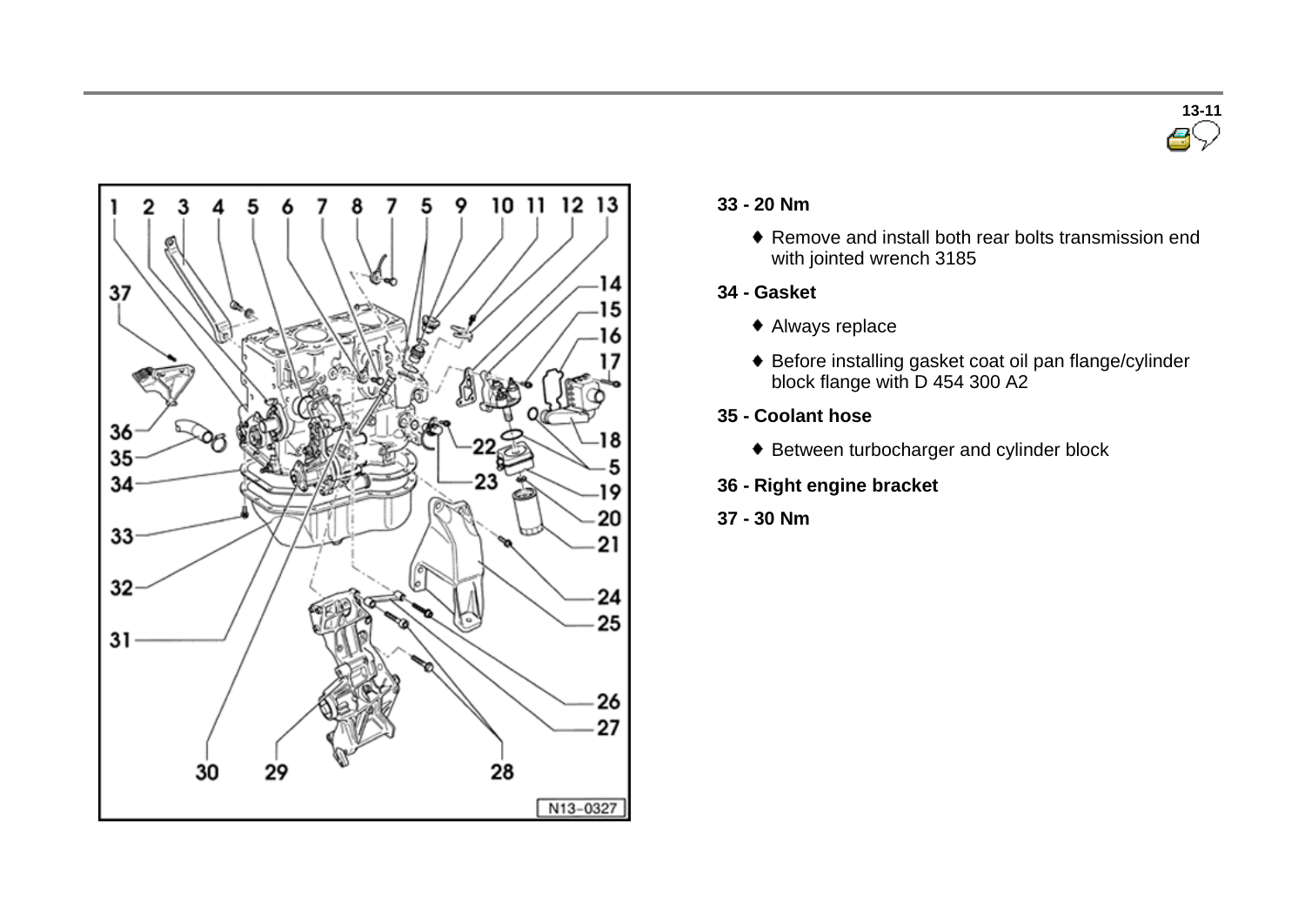## **Ribbed belt for A/C compressor, removing and installing**

### **Special tools and equipment**

Torque wrench VAG 1331 (5 to 50 Nm)

### *Note:*

 $\blacktriangleleft$ 

 $\blacktriangleleft$ 

*Before removing the ribbed belt mark the direction of rotation. When installing the belt ensure it is correctly seated in the pulley.*

### **Removing**

- Remove ribbed belt  $=$  Page 13-14.
- Loosen A/C compressor ribbed belt tensioner securing bolts and take off ribbed belt.

### **Installing**

- Install ribbed belt for A/C compressor.





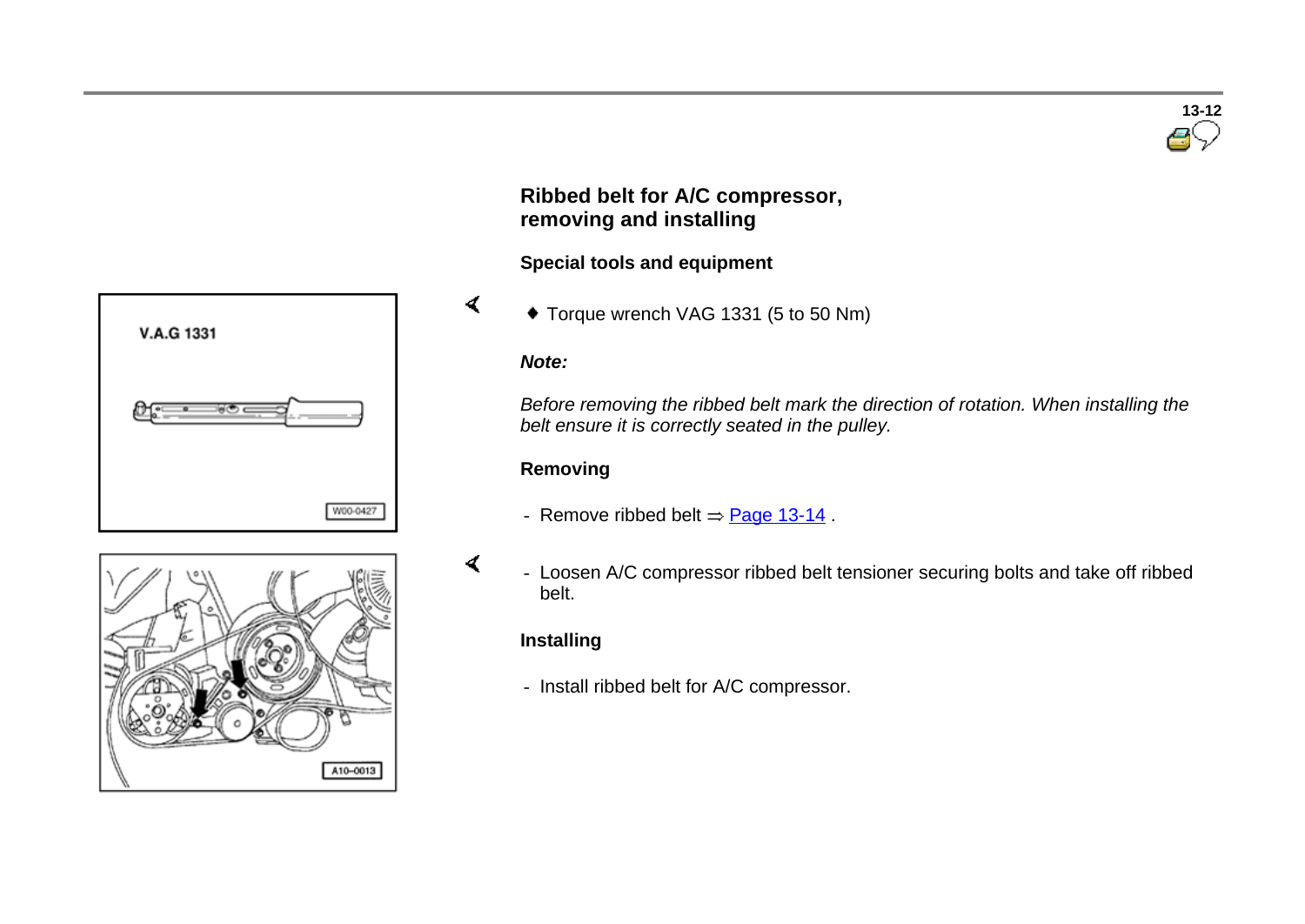



- Use torque wrench and tension V-belt tensioner to 25 Nm.
	- Tighten bolts -A- to 20 Nm.

 $\blacktriangleleft$ 

- Install ribbed belt  $\Rightarrow$  Page 13-14.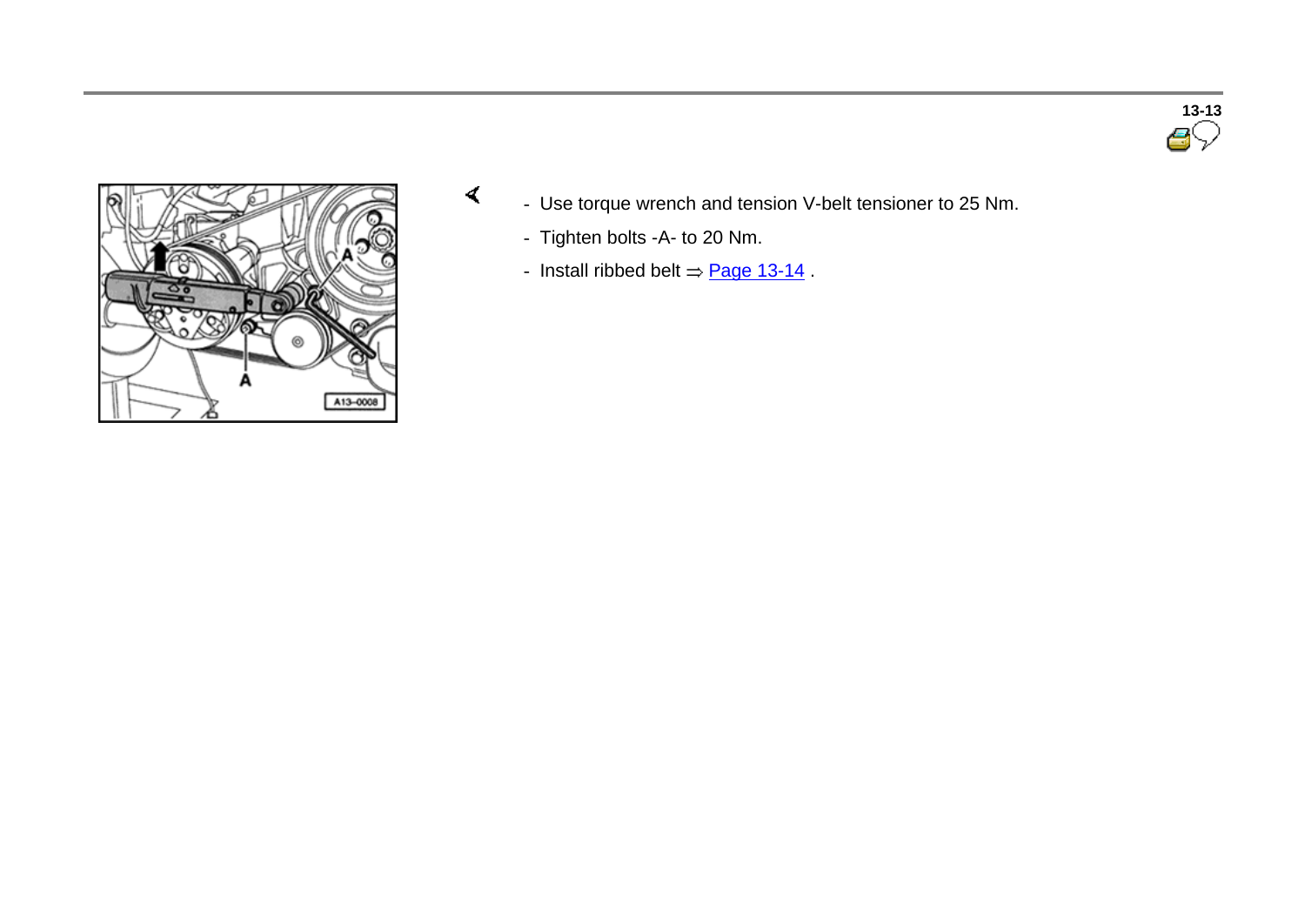

**Special tools and equipment** 

 $\bullet$  Pin 3204

 $\blacktriangleleft$ 

 $\blacktriangleleft$ 

### **Removing**

- Bring lock carrier into service position:
- *Repair Manual, Body Exterior, Repair Group 50*
- Mark ribbed belt direction of rotation.
- To loosen ribbed belt turn tensioning element in direction of arrow.
- Lock tensioning device with pin 3204.
- Remove or install ribbed belt.

### *Note:*

*When installing the ribbed belt ensure that it sits correctly in the pulleys.*

- Start engine and check belt running.





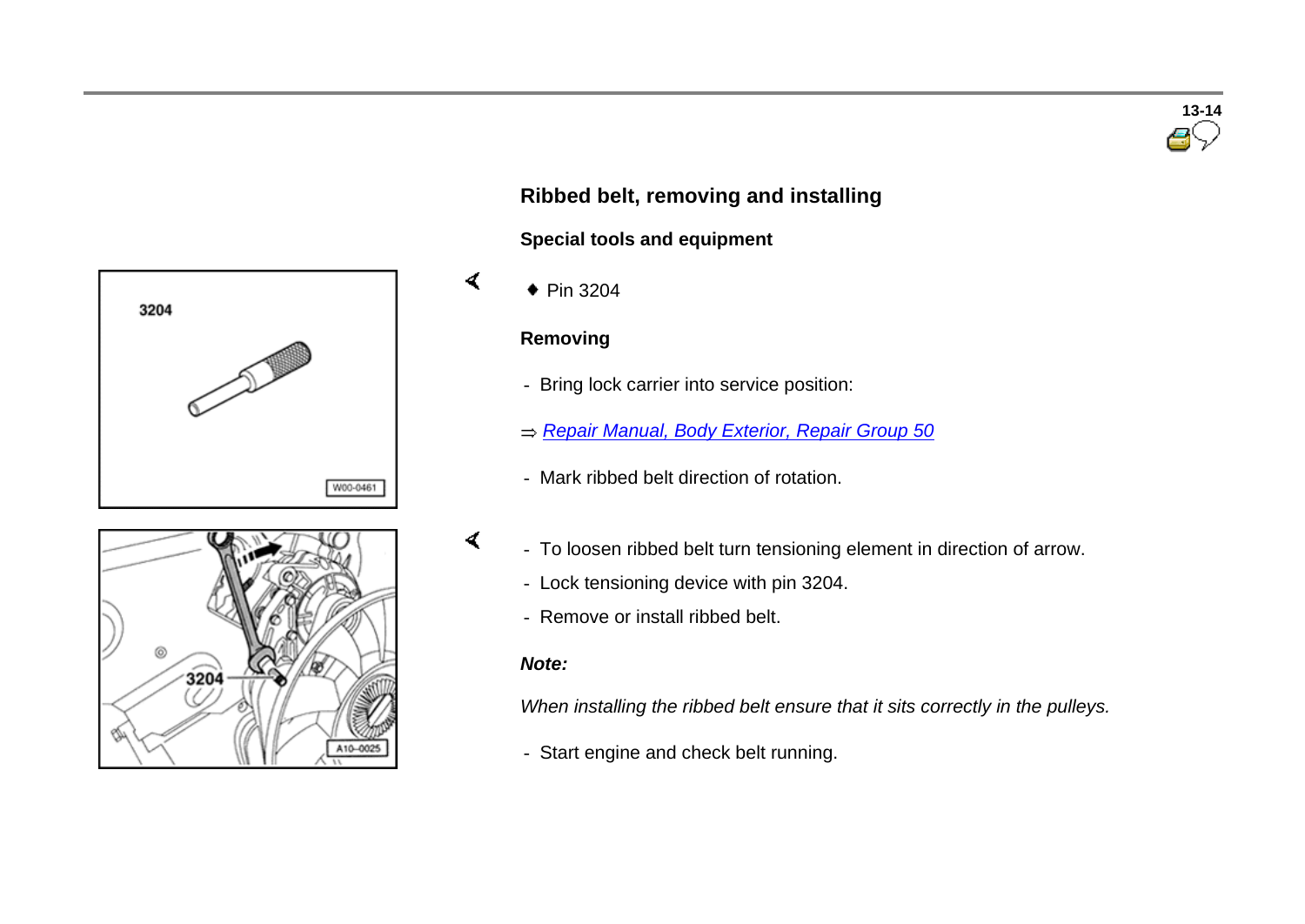





 $\triangleleft$   $\rightarrow$  Pin wrench Matra V159

 $\prec$ 

VAG 1331 Torque wrench (5 to 50 Nm)

**Toothed belt, removing and installing**

(Adjusting valve timing)

**Special tools and equipment** 

### **Removing**

### **Conditions**

 $\bullet$  Coolant temperature at least 30 $^{\circ}$  C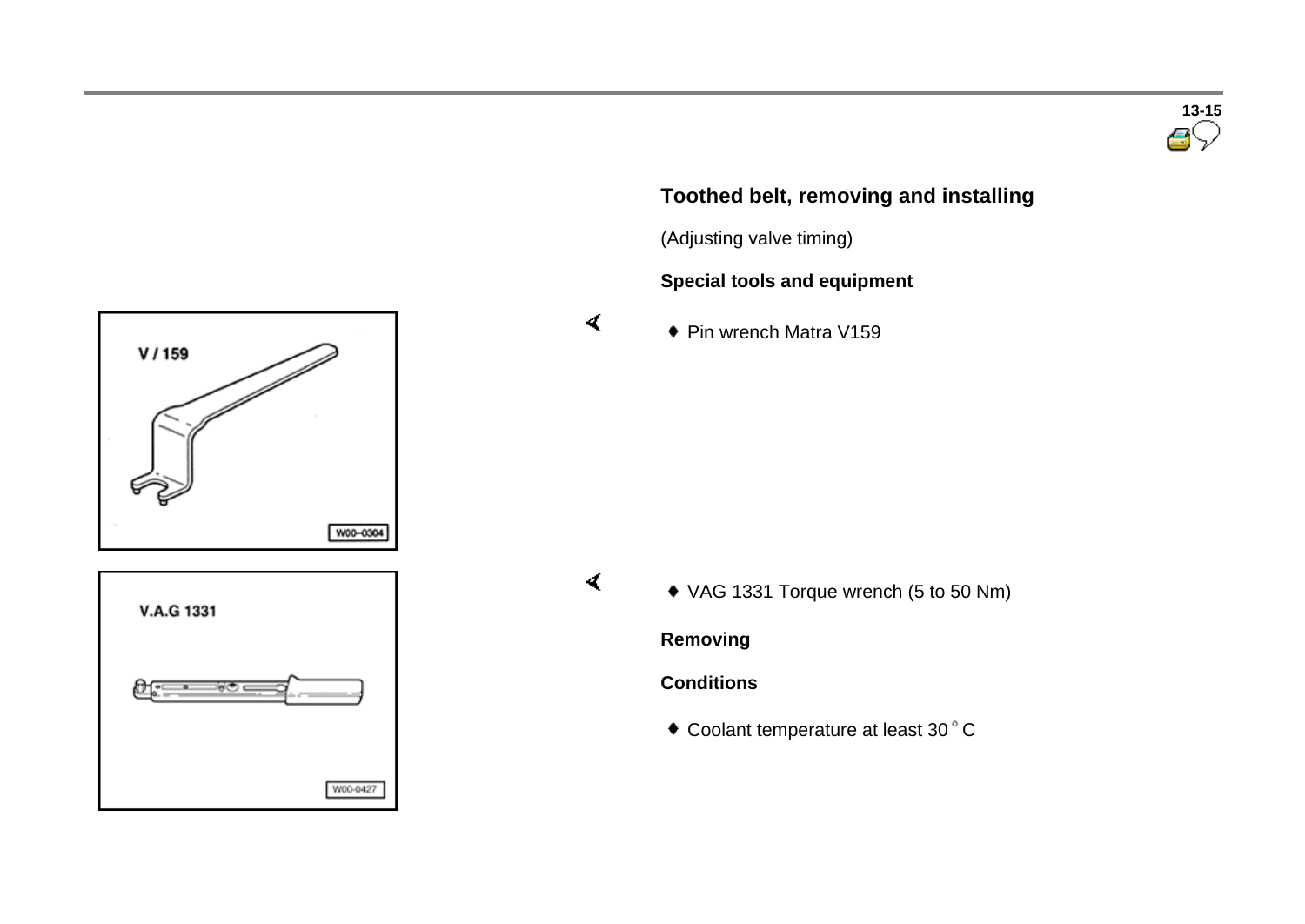- Bring lock carrier into service position:
- *Repair Manual, Body Exterior, Repair Group 50*
- Remove ribbed belt  $\Rightarrow$  Page 13-14.
- Remove tensioning element for ribbed belt.
- Turn crankshaft to TDC No. 1 cylinder.
	- Remove toothed belt guard upper part.
	- Mark toothed belt direction of rotation.

- Remove vibration damper/belt pulley.
- Remove lower toothed belt guard.





 $\prec$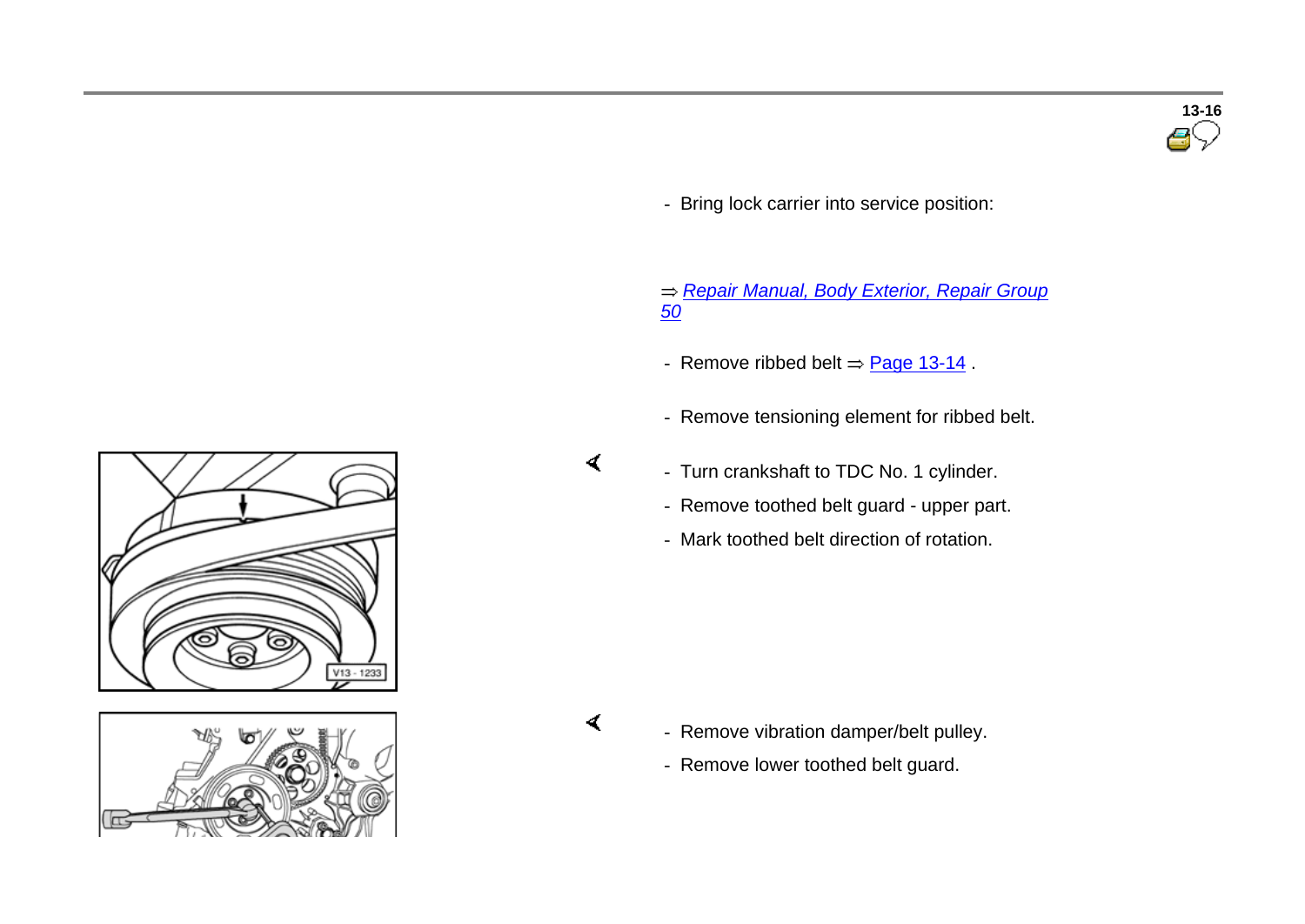



- Loosen toothed belt tensioner (arrow) and remove toothed belt.
	- Turn crankshaft back slightly.

### **Installing**

### *Note:*

 $\blacktriangleleft$ 

 $\blacktriangleleft$ 

*When turning the camshaft the crankshaft must not be at TDC or there is a potential for damage to the valves/piston crown.*

### **A - Toothed belt completely removed**

If toothed belt has only been removed from camshaft  $\Rightarrow$  Page 13-18

### **Conditions**

The pistons must not be positioned at TDC.

### **Work sequence**

- Bring mark on camshaft in line with mark on cylinder head cover.
	- Place toothed belt on crankshaft sprocket (observe direction of rotation).
	- Secure vibration damper/belt pulley with one bolt (note installation).

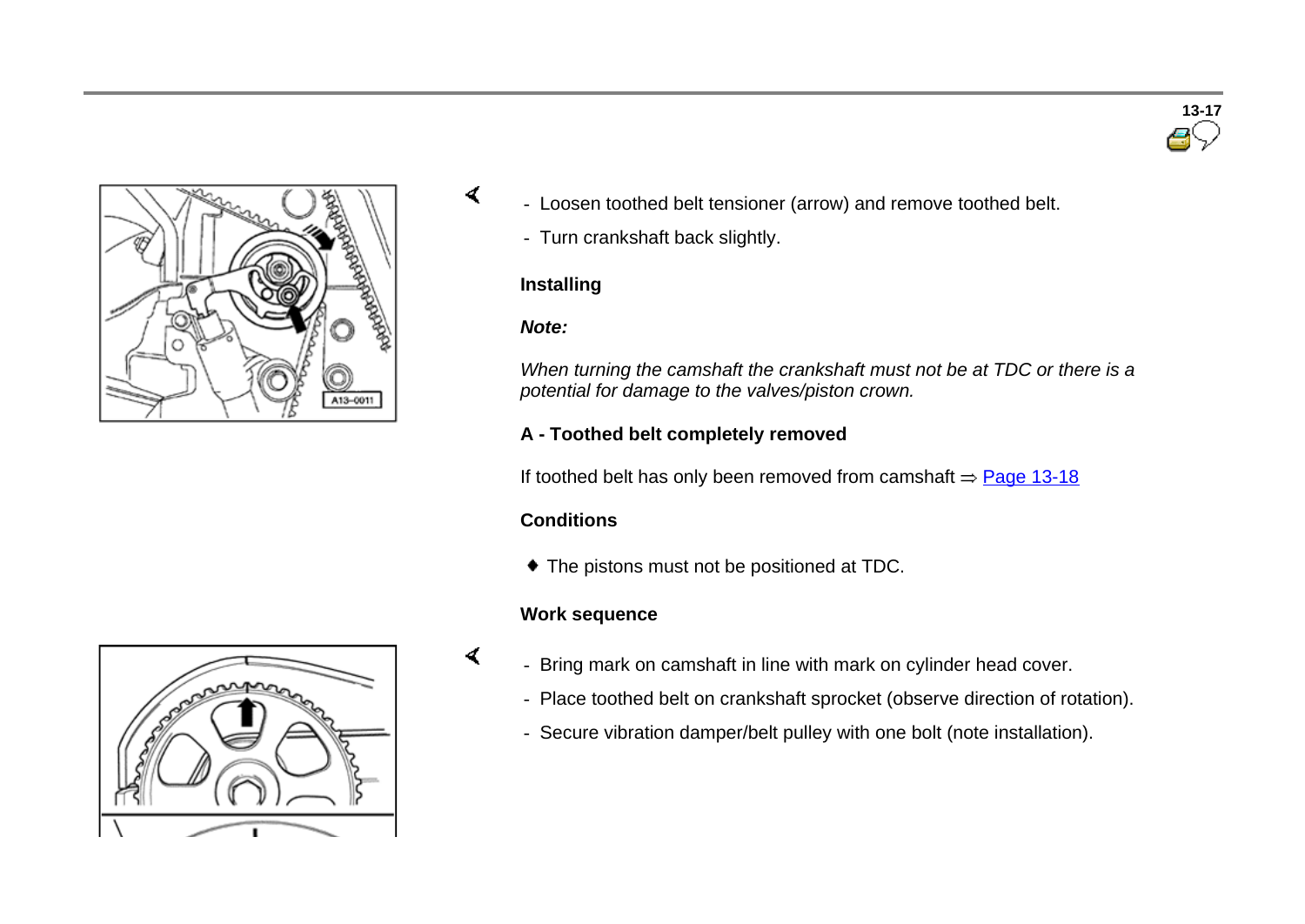



- Turn crankshaft to TDC No. 1 cylinder.

 $\blacktriangleleft$ 

 $\blacktriangleleft$ 

- Place toothed belt on tensioning roller and camshaft sprocket and tension  $\Rightarrow$ Page 13-19
- **B - Toothed belt only taken off camshaft sprocket**

- Bring mark on camshaft in line with mark on cylinder head cover.
	- Turn crankshaft to TDC No. 1 cylinder.
	- Place toothed belt on the camshaft sprocket and tension  $\Rightarrow$  Page 13-19.

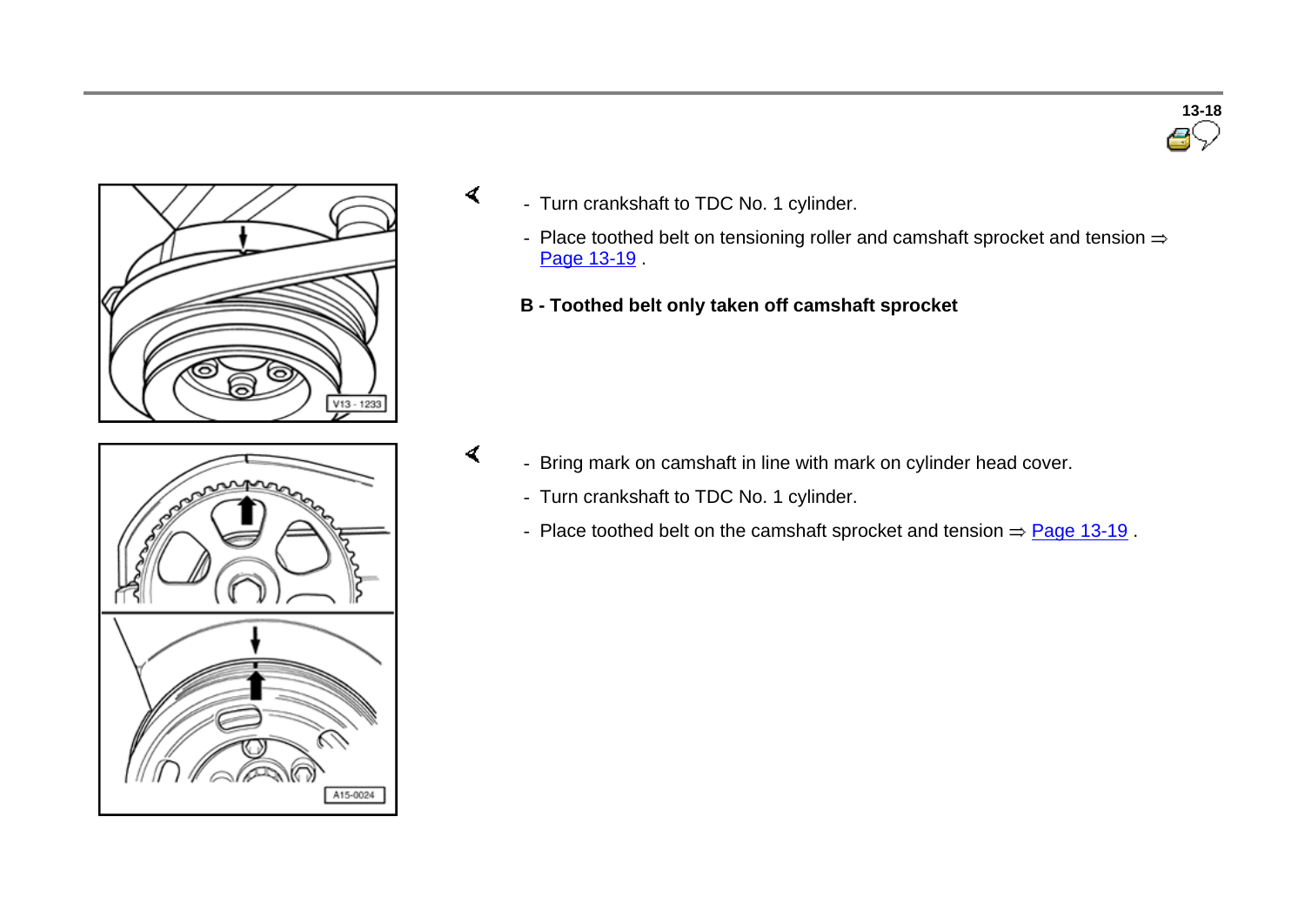

# A13-0013

### **Tensioning toothed belt**

- Tension toothed belt by turning tensioner -A- with pin wrench -B- (e.g. Matra V159) to right until piston -1- is fully extended and tensioner piston -2- lifts approx. 1 mm.
- Tighten securing screw -3- on tensioner. Tightening torque: 25 Nm
- Turn crankshaft two full turns and check whether camshaft and crankshaft marks align with their reference points.

- Check whether area -A- aligns with piston upper edge or dimension -D- is: 25 to 29 mm.

### *Note:*

 $\blacktriangleleft$ 

 $\blacktriangleleft$ 

- *Area -A-: Adjustment OK.*
- *Area -B-: Wear area*
- *Area -C-: Check belt drive and tensioner for wear or adjust toothed belt tension.*
- Remove vibration damper/belt pulley.
- Install toothed belt guard lower part.